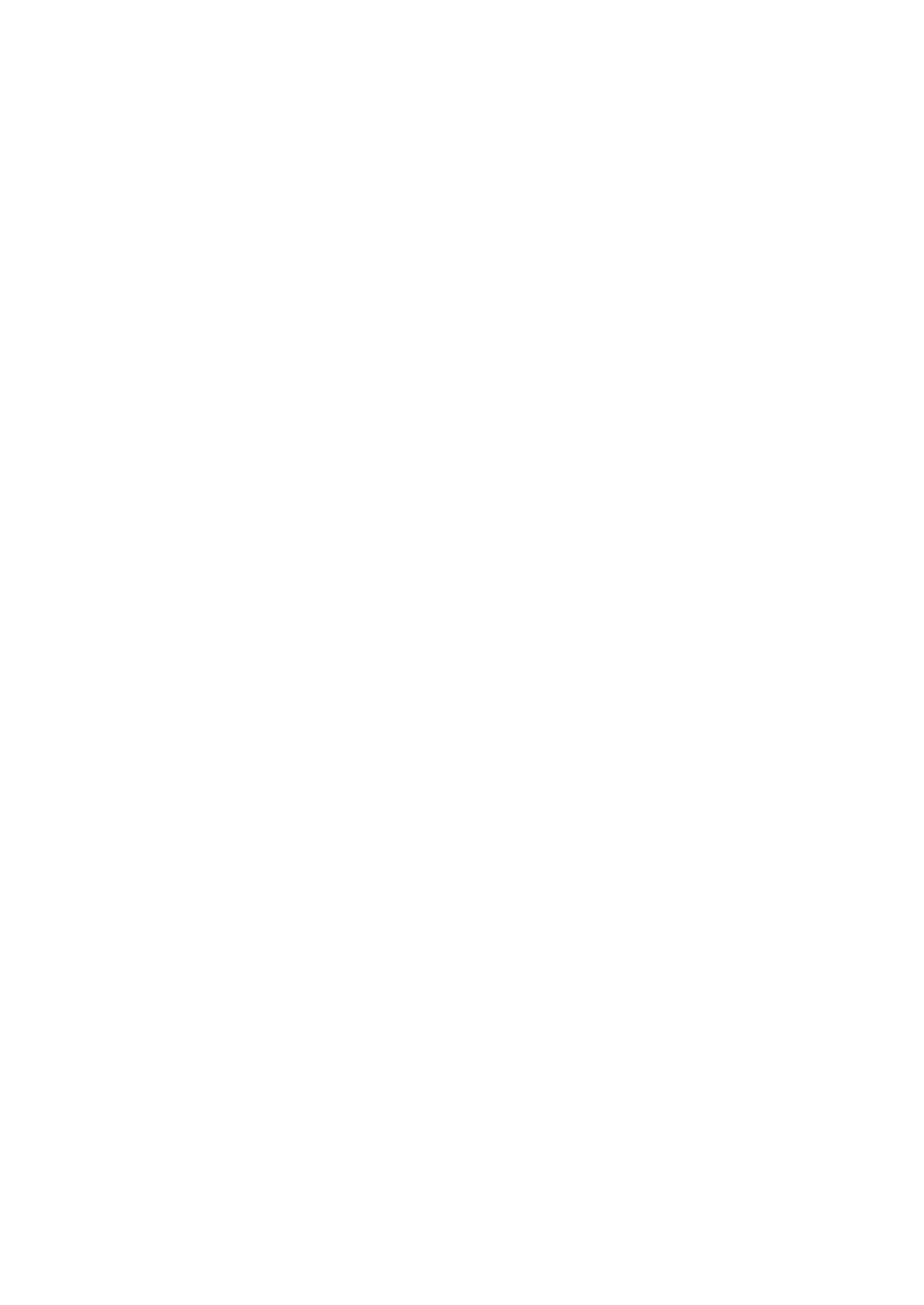

## **COPRA ACT**

## **Arrange[ment of Sections](#page-4-1)**

#### **Section**

| 2 |                                                                     |  |
|---|---------------------------------------------------------------------|--|
| 3 |                                                                     |  |
| 4 |                                                                     |  |
| 5 | Designated society to purchase copra of fair merchantable grade and |  |
| 6 |                                                                     |  |
|   |                                                                     |  |
| 8 |                                                                     |  |

### **Supporting Documents**

#### **ENDNOTES 8**

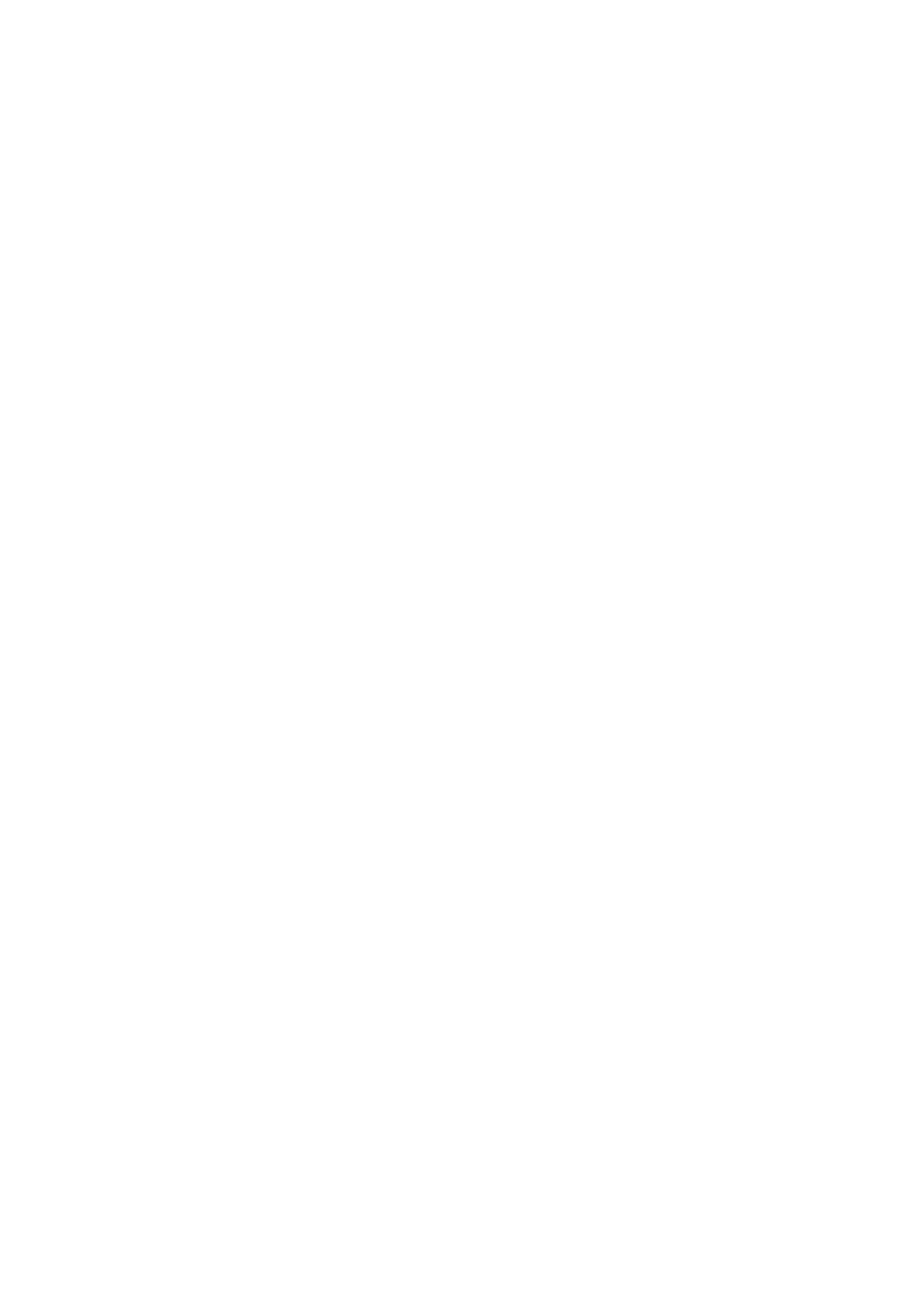

## **COPRA ACT**

#### **AN ACT TO REGULATE AND CONTROL THE MARKETING OF COPRA AND OTHER SPECIFIED COCONUT PRODUCTS**<sup>1</sup>

Commencement [4th May 1977]

#### **1 Short title**

<span id="page-4-0"></span>This Act may be cited as the Copra Act.

#### **2 Interpretation**

In this  $Act -$ 

"**copra of fair merchantable grade**" means copra of a standard prescribed by regulations made under section 7;

<span id="page-4-1"></span>"**the designated society**" means the society designated under section 4;

"**specified coconut products**" means such products of the coconut as may be specified under section 3.

#### **3 Minister's power to specify certain coconut products for purposes of Act**

The Minister may by notice specify particular products of the coconut for the purposes of this Act.

**4 Minister to designate co-operative society for purposes of Act** 

The Minister shall by notice designate a society registered under the Co-operative Societies Act<sup>2</sup> for the purposes of this Act.

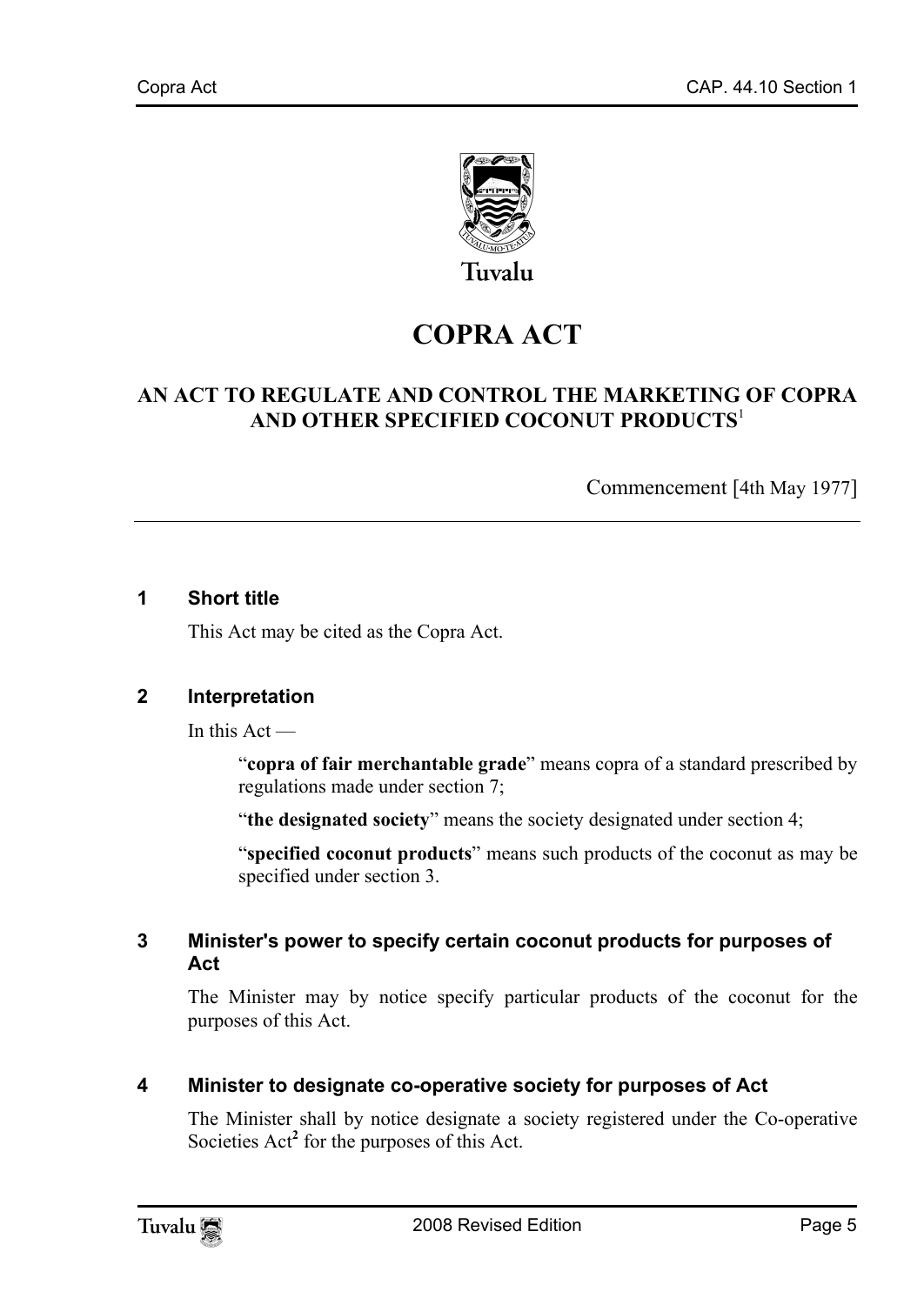#### <span id="page-5-0"></span>**5 Designated society to purchase copra of fair merchantable grade and specified coconut products**

- (1) The designated society shall purchase all copra of fair merchantable grade and all specified coconut products (other than copra if it has been specified under section 3) produced in Tuvalu and offered and delivered to the society.
- (2) Subsection (1) shall not apply in respect of copra of fair merchantable grade or any specified coconut product designated by notice by the Minister produced in such parts of Tuvalu as the Minister may by notice designate for the purpose of this section.
- <span id="page-5-1"></span>(3) The Minister may by notice suspend the operation of subsection (1) in respect of copra of fair merchantable grade or any specified coconut product designated by him by notice for such period as he shall specify.

#### **6 Prohibition of export of specified coconut products**

- (1) No person other than the designated society shall export any specified coconut product except —
	- (a) an agent of the designated society acting on its behalf; or
	- (b) any other person authorised in writing by the designated society with the approval of the Minister to do so.
- <span id="page-5-2"></span>(2) Notwithstanding subsection (1), a person authorised in writing by the Minister to do so may export any specified coconut product designated by notice by the Minister produced in such parts of Tuvalu as the Minister may by notice designate for the purposes of this section.

#### **7 Regulations**

The Minister may make regulations —

- <span id="page-5-3"></span>(a) prescribing the standard of copra of fair merchantable grade;
- (b) generally for the better carrying into effect of the provisions, objects and intentions of this Act.

#### **8 Assets and liabilities of designated society**

(1) On the day the Minister designates a co-operative society under section 4 there shall vest in the designated society by virtue of this subsection and without any further assurance both the fund consisting of the moneys paid to the Government under the provisions of section 9 of the Copra and Other Specified Coconut Products (Marketing Control) Act 1975<sup>3</sup> and all immovable and movable property which vested in the Government by virtue of section 10 of the said Act together with all rights, interests, obligations and liabilities attaching thereto.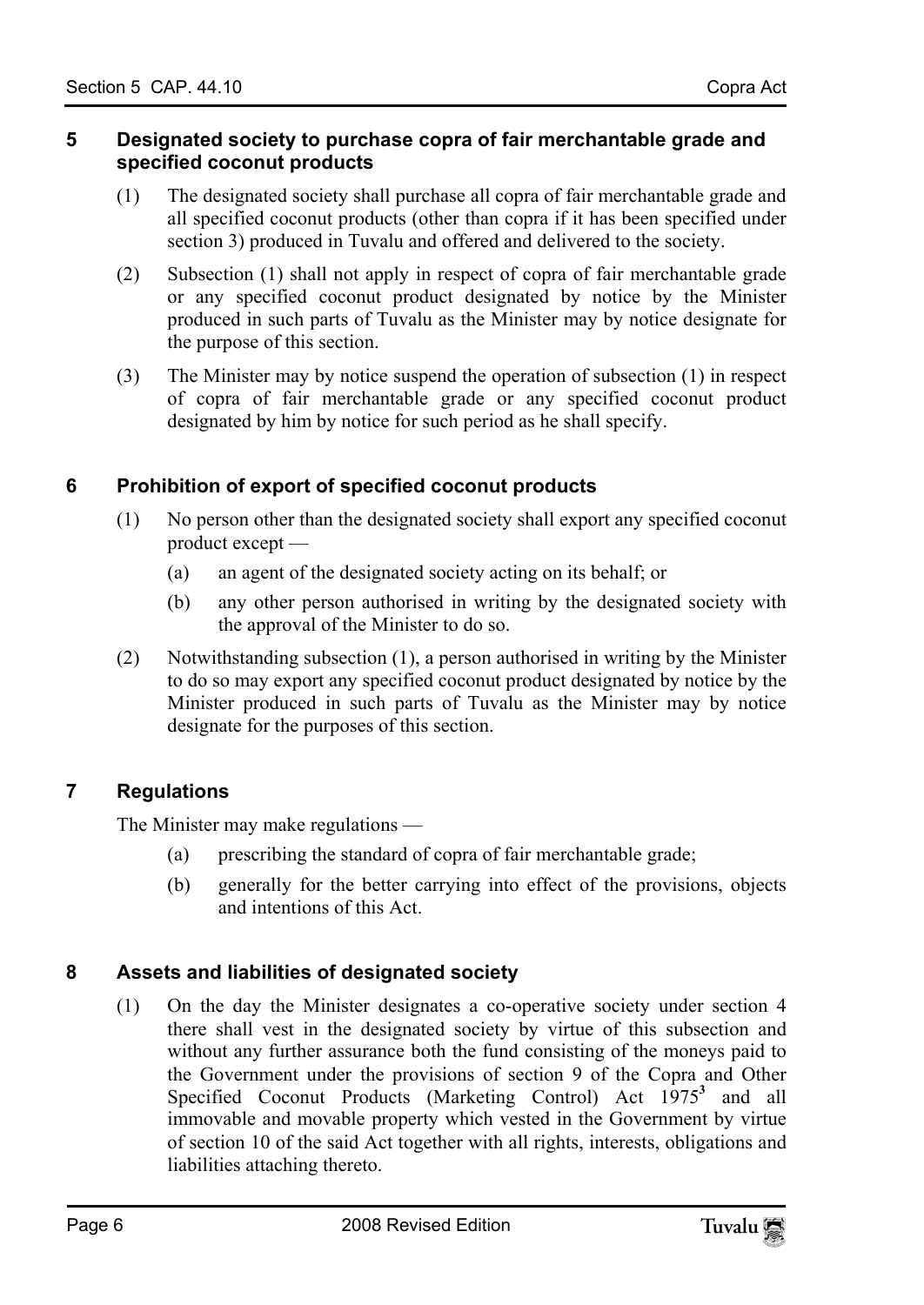(2) Where by operation of this section any right or liability becomes a right or liability of the designated society, the society and all other persons shall have the same rights, powers and remedies for ascertaining, perfecting or enforcing that right or liability as they would have had if it had been at all times a right or liability of the designated society and any legal proceedings pending on the day the society is designated by or against the Government in respect of the assets and liabilities specified in subsection (1) shall be continued by or against the designated society.